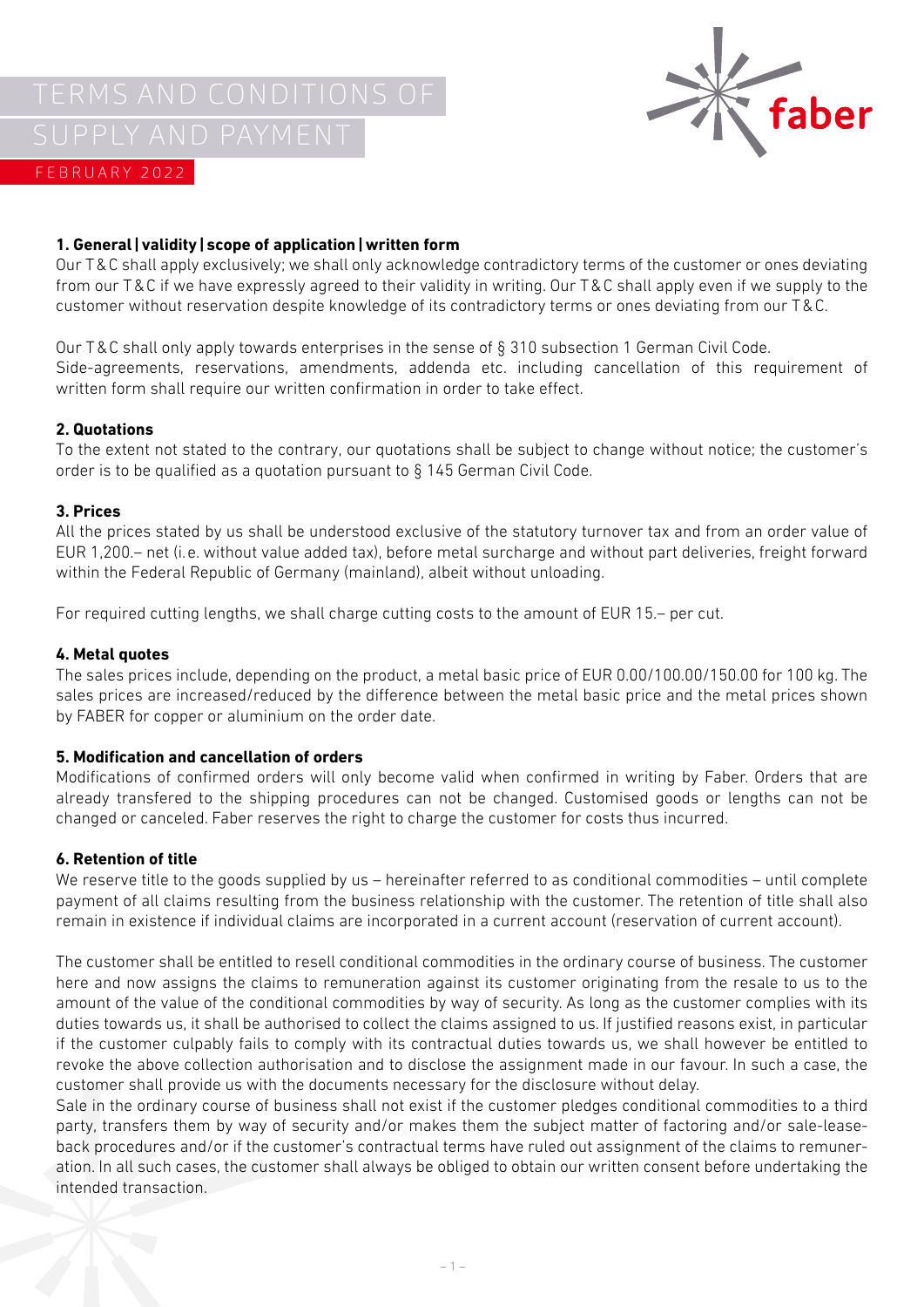

In the event of processing and/or machining of conditional commodities, this shall be done by our order and on our behalf in the sense of §§ 950 et seqq. German Civil Code. In such a case, ownership of the object originating by machining/processing of the conditional commodities shall accrue to us in the ratio of the conditional commodities to the value of the new object at the time of machining or processing. If other goods not belonging to the customer are processed at the same time, co-owner-ship of the new object shall accrue to us in the ratio of the invoice value of the individual processed goods to the total value achieved. To the extent that the customer sells the object newly produced by it, the claim accruing to the customer from this shall likewise be assigned to us by way of security to the amount of the value of the conditional commodities.

If the conditional commodities are damaged, destroyed or if the customer obtains claims against third parties from an impairment of the value of the conditional commodities, in particular against insurance companies, these claims shall also be assigned to us within the framework of the aforementioned and the following provisions as securing of our claim(s). If such claims originate, we shall be notified without delay.

If the value of the collateral granted to us (sales value at the time less the statutory value added tax less advance encumbrances of third parties) lastingly exceeds the claim(s) accruing to us by more than 50%, we shall be obliged to release the collateral no longer needed according to our due discretion upon request by the customer.

If cheque/bill proceedings take place, the claims accruing to us shall only be redeemed with final and unreserved fulfilment of all the obligations entered into in connection with the aforementioned mode of payment, in particular only after complete honouring of the bill provided.

# **7. Payment terms|offset| rights of retention**

Our invoices shall be due for payment 30 days from date of invoice without any deduction.

If the aforementioned payment terms are not complied with, we shall be entitled to charge interest to the amount of 8% points above the base rate of interest; the right to claim further-reaching damages, in particular proven higher interest, shall remain unaffected.

Independent of payment agreements made, claims accruing to us shall become due for payment immediately if the customer gives rise to circumstances making abiding by payment agreements which have been made no longer reasonable for us, in particular economic deterioration, application for insolvency proceedings, negative changes within the framework of insurability with commodity loan insurers etc.). In such a case, we shall additionally be entitled to make supply of further goods dependent on provision of matching collateral and/or of payment in advance.

Claiming a right of retention and/or offset with counterclaims against us has been ruled out unless the claim(s) being made by the customer is/are undisputed and/or legally effective.

## **8. Reservation of supply|part deliveries**

Unless expressly agreed to the contrary in writing, all delivery assurances on our part shall be subject to correct and punctual delivery to us.

If impossibility of delivery is based on reasons with our previous supplier for which we are not answerable, both we and also the customer can withdraw from the contract to the extent that the agreed delivery date has been exceeded or in all probability will be exceeded not inconsiderably. We undertake to inform the customer about non-availability without delay and to reimburse all and any considerations (remunerations) already received without delay. We reserve the right to part deliveries at any time.

Over and above this, we reserve the right to excess or short deliveries of up to 10% of the quantity ordered as customary in the trade.

## **9. Delivery periods and dates**

Fixed transactions shall presuppose express written confirmation as such. Otherwise, the customer shall always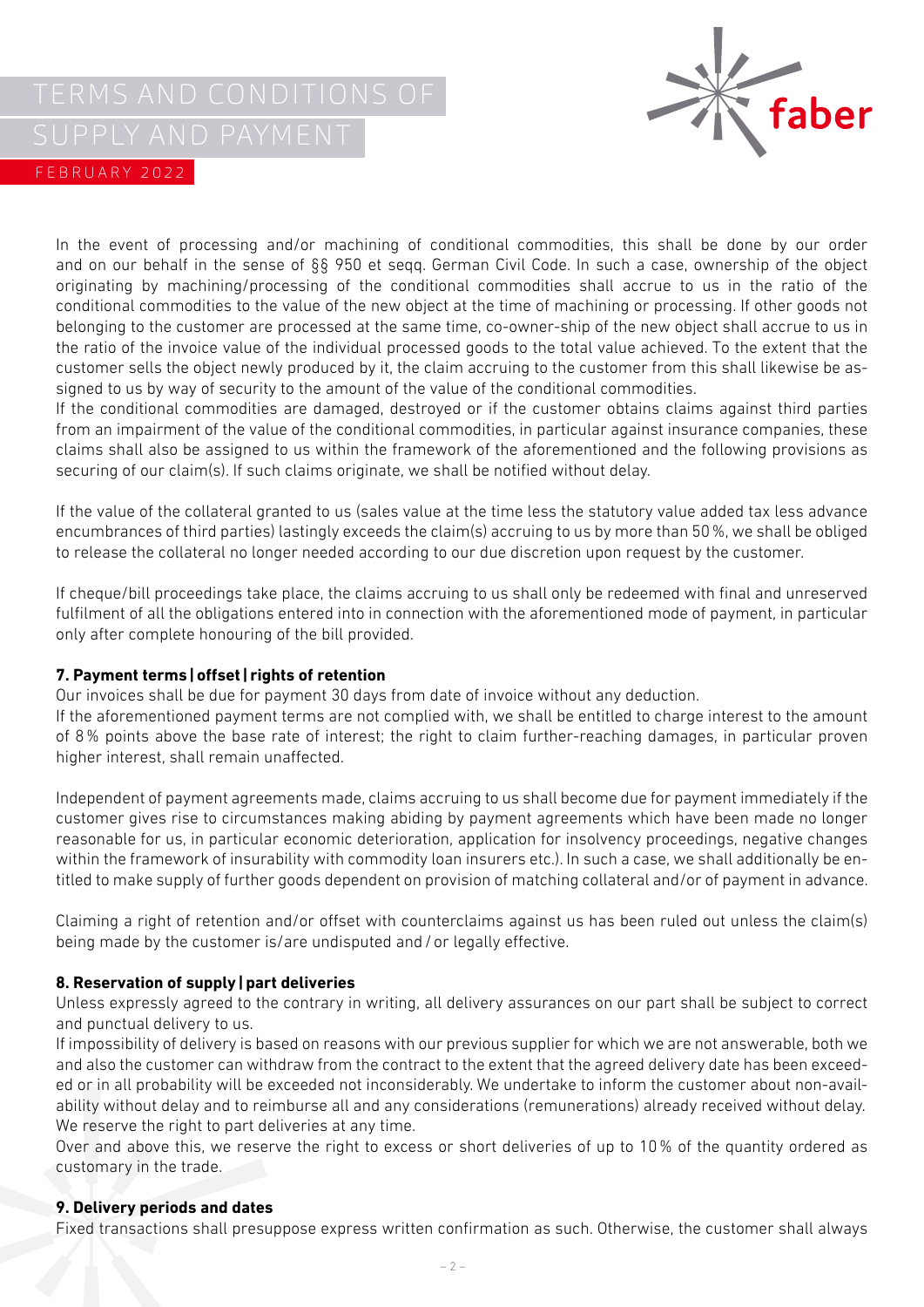

be obliged to set a suitable period of grace for us in writing if dates and/or periods set by us are not complied with. If the period of grace is also not complied with, the customer shall be entitled to withdraw from the contract. In a case of force majeure or other circumstances which are not foreseeable, out of the ordinary and/or no fault of our own, also if they occur with our suppliers, a delivery period assured by us shall be extended until remedying of the aforementioned incident. If this point in time cannot be estimated, both the customer and also we shall be entitled to withdraw from the concluded contract. In such a case, claims to damages have been ruled out on both sides. We undertake to inform the customer without delay if the aforementioned circumstances become known.

If compliance with a deadline is dependent on the fact that certain information and/or plans, approval declarations or similar are given to us by the customer, the delivery period shall only commence from the time at which we are in possession of the complete information from the customer in writing.

If delivery is postponed past the time provided for in the contract by the customer's wish, warehousing charges to the amount of 0.5% of the invoice amount for each commenced month, albeit no more than a total of 5%, can be charged to the customer, starting with a period of 10 working days after notification of readiness for dispatch at the earliest.

In the event of collecting goods at our warehouses we will inform the customer about the pick-up date and time in writing. Any delay shall be notified without delay in order to request a different pick-up date.

If the pick-up is postponed twice by the customer or any agent instructed by the customer warehousing charges to the amount of 0.5 % of the invoice amount for each commenced month, albeit no more than a total of 5 %, can be charged to the customer, starting with a period of 10 working days after notification of readiness for pick-up at the earliest.

## **10. Call orders**

If a call order is placed with us and no specific written agreements are made about the call dates, the customer shall be obliged to notify us of the individual call dates such that there are at least 14 working days between receipt of the call notification by us and dispatch and 90 days after our order confirmation for the last delivery.

## **11. Dimension and weight statements**

All statements of diameters, weights, technical design, manufacture and scope of the goods to be supplied by us shall be subject to deviation within the admissible tolerances customary in the trade. Over and above this, we reserve the right to amendments serving technical improvement at all times. Colour deviations and/or deviations in the external properties of the goods to be supplied by us, which however have no effect on their quality and technical efficacy, shall not substantiate any claims to warranty for the customer.

## **12. Passage and bearing of risks**

Risk in the sense of §§ 446, 447 German Civil Code shall pass to the customer as soon as the goods have been handed to the person implementing the transport.

If the goods ordered are provided by us ready for dispatch and/or if dispatch and/or the call is/are delayed for reasons for which we are not answerable, the risk shall pass to the customer upon receipt of the notification of readiness for dispatch. Returns to us not confirmed by us in writing beforehand shall be at the customer's sole risk.

## **13. Liability for defects**

We are only liable for compliance with objective requirements regarding the goods if and insofar as no agreement on characteristics has been entered into between the party placing the order and us. The subjective requirements to be complied with prevail over the objective requirements to be complied with. In the event of doubt, the agreed